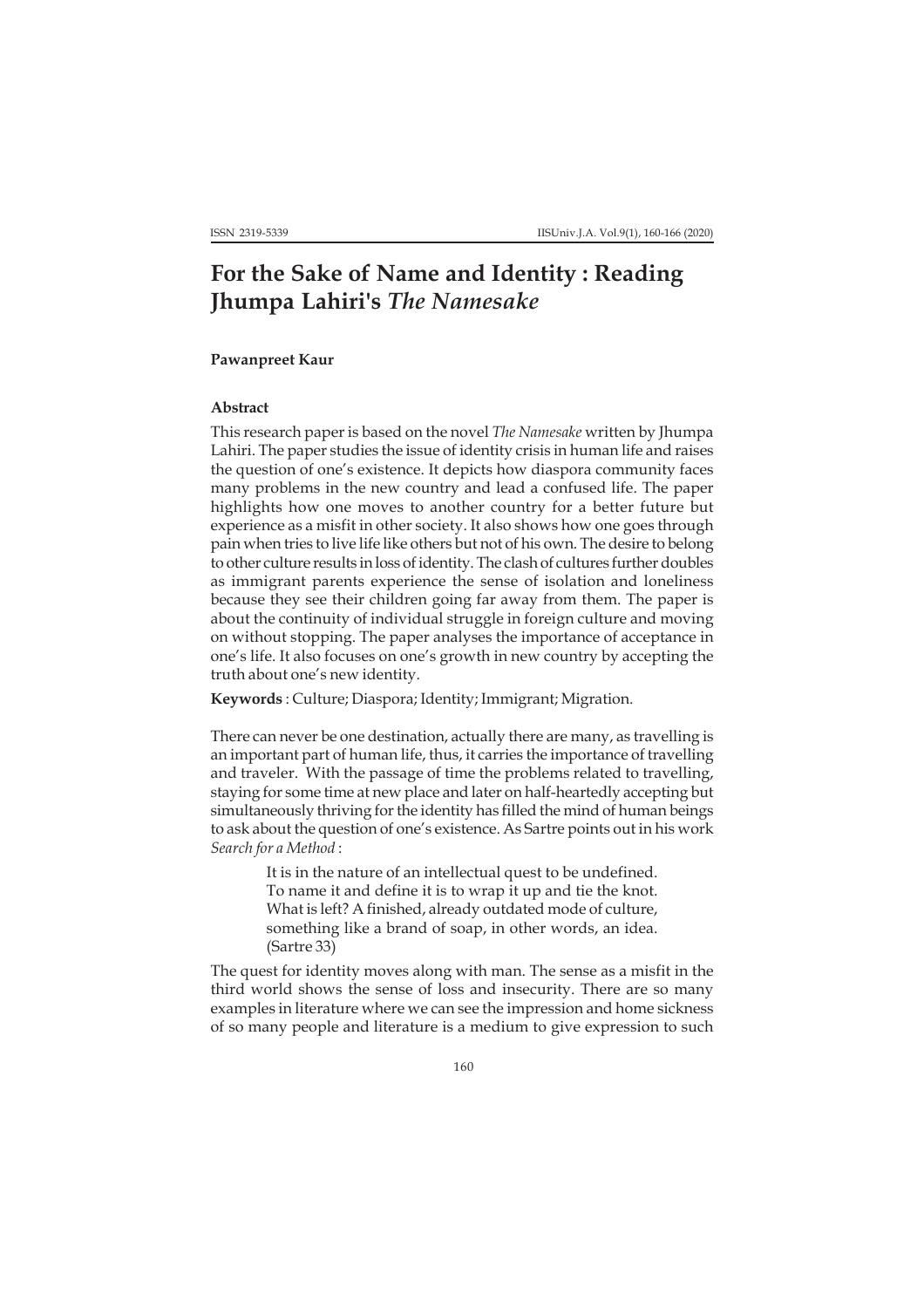ideas. This process brought a unique development in human history with the move of Postcolonial period. It is a period after the fall of great colonial empires and the era of transnationalism and globalization. Edward Said and Franz Fanon are the most influential critics who confronted the fictional tenet which was made by literary authorities in England. They launched the thought of presenting 'colonizer' and 'colonized' in terms of 'self' and 'other', or 'orientalist' and 'oriental'. Such theories emphasize on searching for one's identity.

Diaspora changed lives of people drastically in search of better life, a large number of people started migrating into the foreign countries. The problem of migration shows the onset of globalization of market economy and the desire of job opportunities in the west. America became the centre of attraction because of trade. Many Indians transferred there to be a part of imagined comfort and to fulfill 'American- Dream'. This period witnessed the contrast of already existing societies and the developing societies. Numerous issues rise because of this contrast which was not only philosophical but social also. The matter of identity is significant in this process because it shows the impact of different cultures on different societies. The sample however differs from country to country because of differences in history and the initial conditions which characterize their society and culture. Diaspora of migrant people contributed to multiculturalism on the one hand and the rise of cultural 'identity' and 'individuality' on the other.

Diaspora is just like the sprouting process of a seed. Like a seed Diaspora of migrants show how one flows and reaches at a destination and how he/ she adjusts with the different environment and remains double sided just like a seed. The idea of identity and home disturbs them even if they probably germinate there. Actually Diaspora is more than migration and settling there; it is the nostalgia to go back home. As Mcleod states in *Beginning Post-Colonialism*:

> Conventional ideas of 'home' and 'belonging' depend on clearly defined, static notions of being 'in place' which can no longer be applicable to the world where the experience and legacy of migration are altering the ways in which individuals think of their relation to place, and how they might 'layclaim' lands that are difficult to think in terms of 'home' or'belonging'. (McLeod 214)

Diaspora community faces many problems in new country but the major and most painful is 'identity crisis'. Jhumpa Lahiri's *The Namesake* primarily deals with the problem of 'being', the changing patterns of human relationships and rootlessness of characters who in order to become someone else lead a confused life.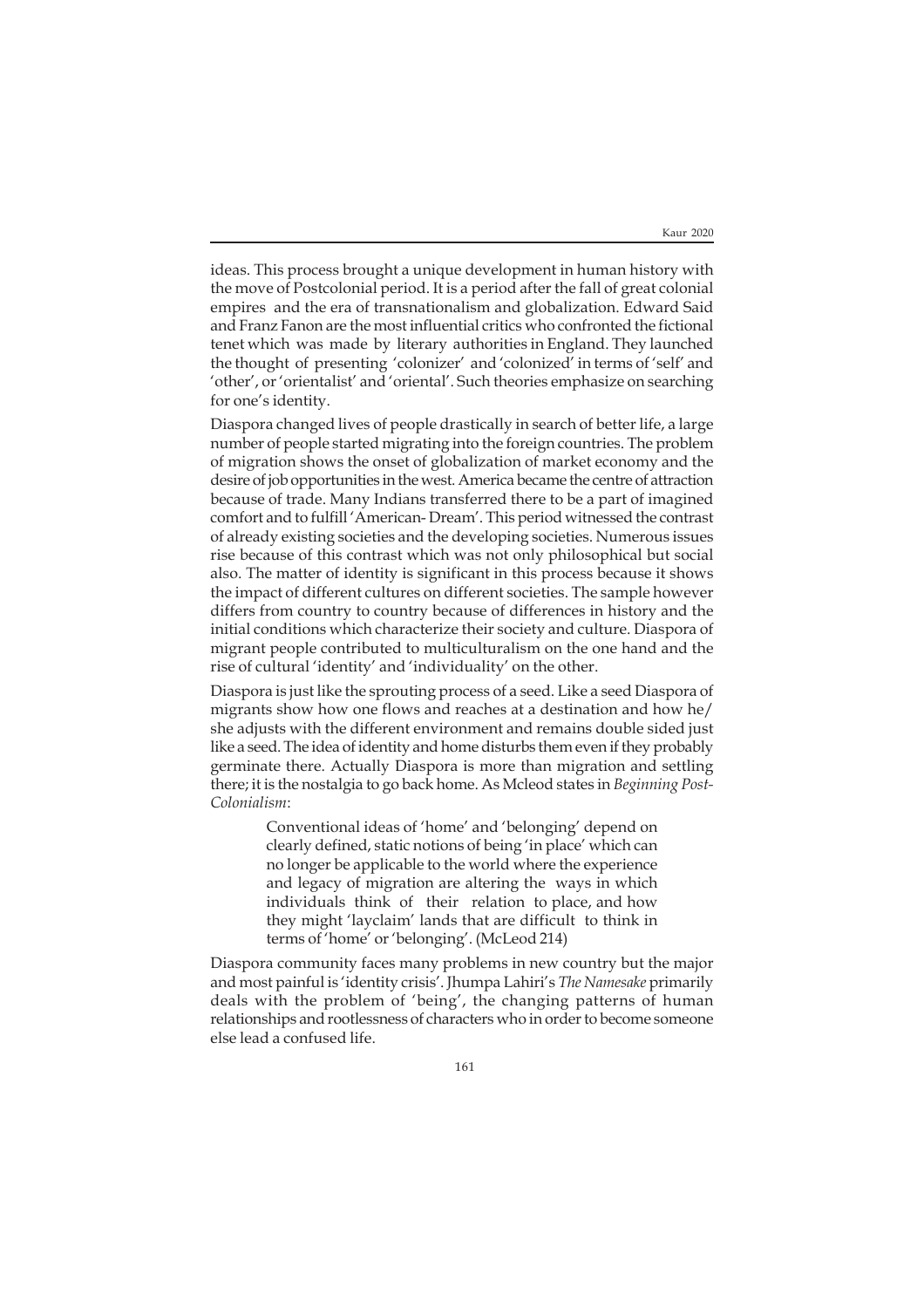Published in 2003 *The Namesake*, raises questions of identity and problem of existence. Gogol is doubly alienated for not only being the son of a diasporic couple ( self-exiled), but also for having a strange name. Like his father he could not outshine in his career, nor could he established any intimate relationship. *The Namesake* captures the experiences, pain, psyche and inner turmoil of the characters.

Diaspora basically deals with the following features, which are remarkably highlighted by Lahiri in *The Namesake*, such as:

> It is the migration from homelands but with memories of the past, Leaving home in search of work, Memory of homeland, Satisfaction by arrival to ones country, Strong consciousness about history, culture and heritage, Experience as a misfit in the other society. (Lahiri 120)

Lahiri expressed all these features by narrating the story of a family and she has covered love, sorrow, pain, emptiness, faith and life of all the Diaspora community. In Diaspora, we prepared to disown our own country, but also our selves in order to live like others. It is indeed our destiny as it were, caught as we are in the world of some concern other than our own genuine self. Diaspora is certainly a site for civilizing duality. Ashima Bhaduri, a student in a degree college in Calcutta married Ashoke Ganguli, experiences the clash of cultures in the United States. Ashoke migrated to United States in search of a "better life" but the migration was not just a move, it was a move with memories. Ashima as a house wife suffers more. She finds herself surrounded by strangers, but she recovered with the indulgence in her family. The arrival of the baby astonished her:

> She'd been astonished by her body's ability to make life, exactly as her mother and grandmother and all her great grandmothers had done. (Lahiri 6)

Ashima carries the memory of homeland and she feels satisfied with the remembrance of India. The life style of people living in America makes her alienated and disturbed. Ashoke on the other hand does not share much, he carries the past silently however his heart always remains Indian. The train accident had shaken him. Ashoke felt inspired to leave India and went to America to restart his life. Ashoke's heart was in a foreign land, though his body was still in India. But he couldn't see himself apart from the sight of his Diaspora. All the memories of train accident were still fresh in his mind. He still thanked Gogol for saving his life. All the images haunt him whenever he sleeps. These images stand for his relation with India and show his unconsciousness attachment in the dream.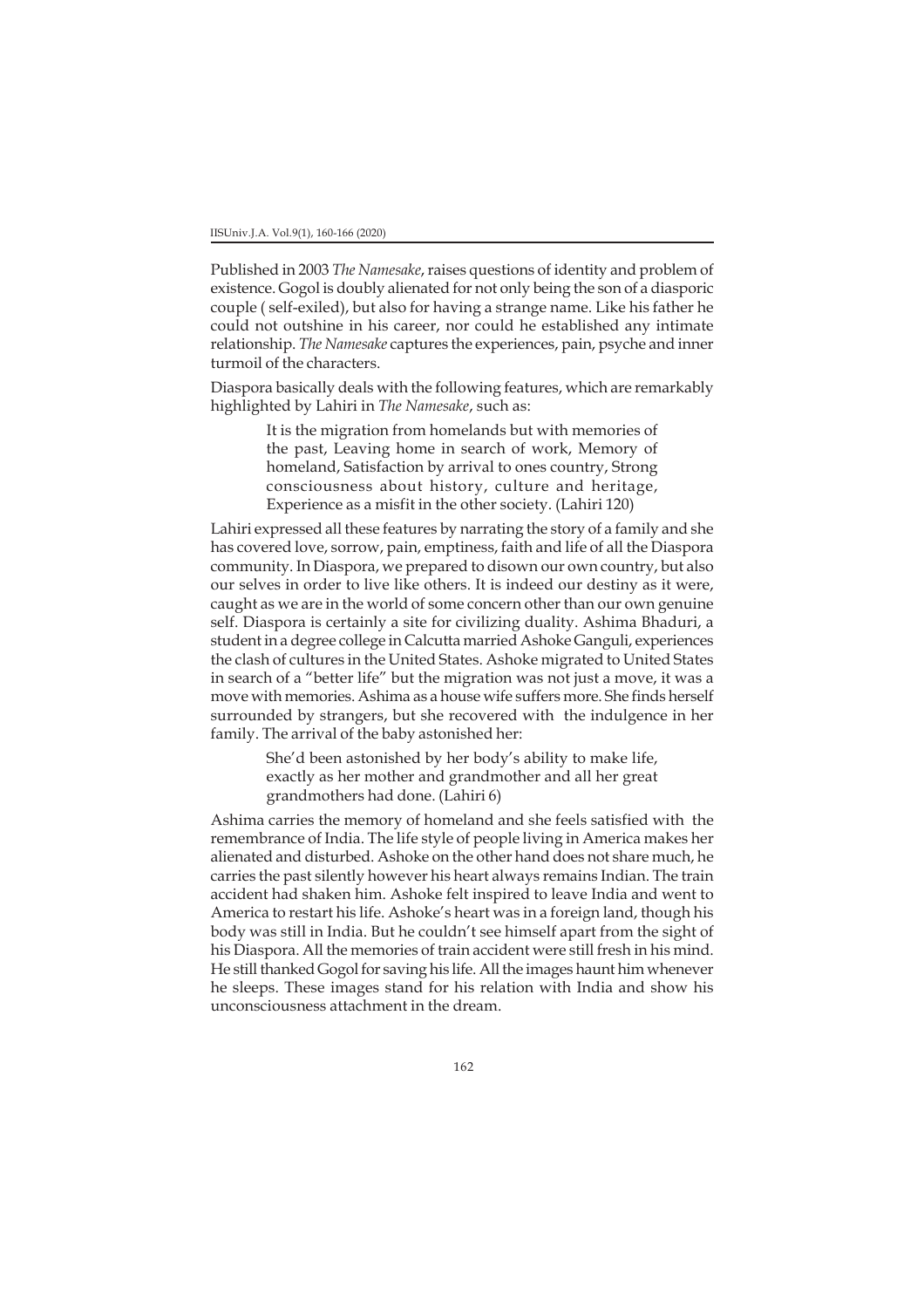Diaspora itself is unreal at base in case of Ashoke because the choice to go to America is not made by him but by Ghosh. Even the book which he reads is not of his own choice, it was given by his grandfather. When he goes to select Ashima for marriage, there one can see that he doesn't show any interest which shows that Ashoke is mentally attached to America and that was all for him. Here with the character of Ashoke, Lahiri portrays the character of a person who is both influenced by the Indian culture as well as the American. As an Indian he is a bit shy and shows less interest in his would-be wife, at the same time his focus is on returning back to America. Thus America is an 'attraction', people go there to fulfill their 'American Dream'. For Ashoke, America stands for job but Ashima goes there to stay with her husband at a new place. Thus 'American Dream' varies from person to person. We can see hybridity in culture at this point he is Indian by roots but wants to adopt American culture. A hybrid is something that mixed, and hybridity is simply a mixture of two separate races, cultures and plants. In this sense, he feels himself in the middle of two realities. One reality is of his birthright as an American and the other is his undying Indian identity. Ethnically moved immigrants live in two worlds. The second generation thinks much like Americans but the first generation hardly accepts themselves as an American. The tension grows between the relationship between the parents and their children. This clash further doubles the sense of isolation, loneliness and alienation because they see their children going far away from them.

In the novel Ashima suffers for so many reasons. She suffers loneliness when she reaches America, she remains alone after the death of Ashoke and feels isolated because of the indulgence of Gogol in American world. The second generation on the other hand feels suffocated with their Indian identity and later on when they try to accept it then it becomes even more difficult for them to be a part of it. Thus just like their parents they see themselves in the two worlds. By becoming the part of two cultures Gogol realizes that he doesn't belong to any. At one side he sees himself as a part of American culture and tries to maintain his belongingness to it; on the other side he realizes that this culture is not accepting him as no doubt he belongs to America but America does not belong to him. Similarly he belongs to India and to some extent he doesn't. He doesn't belong to anywhere completely.

Jhumpa Lahiri's diasporic element is a choice or a desire to act as others do.

Immigrants are haunted by sense of loss and emptiness. Ashima recalls her home when she is in hospital, and she tries to talk to others but could not. At this moment both Ashima and Ashoke missed their parents and grandparents because without them Gogol's birth was only half truth. In India, people celebrate various ceremonies before and after the birth of a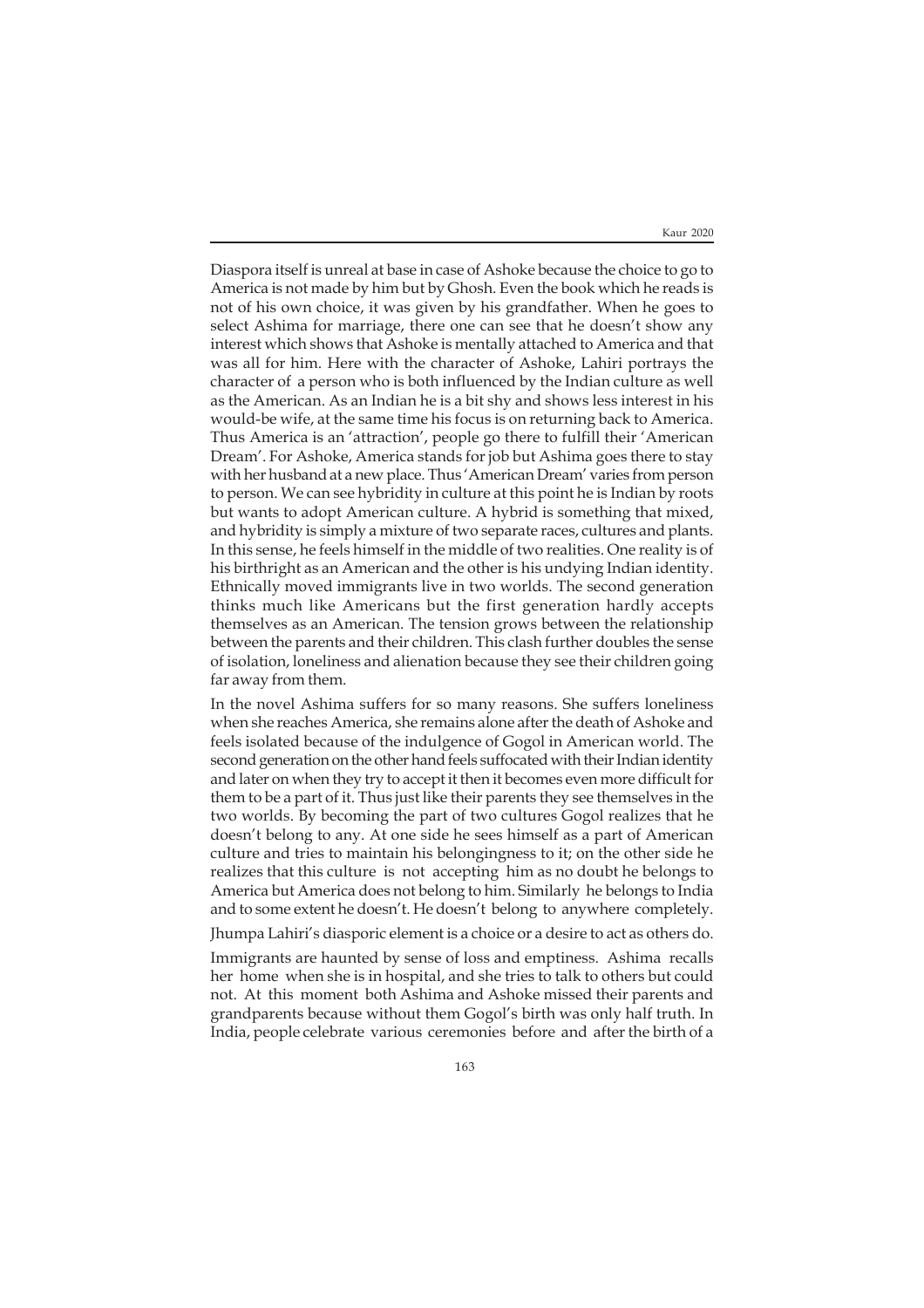baby. But here the couple realizes the emptiness at the birth of Gogol because there is nobody with whom they can share their joy. In Bengali, the word for pet name is daknam, which means the name by which a person is called by friends, family and other inmates at home. Ashima's pet name was Mona and Ashoke's nick name was Mithu. This is another mark of Diasporic Consciousness, which means we live in fractured world. We want identity in everything whether we are in a relationship or we are normally standing and talking to somebody. In India, we have different identities but in a foreign land we are just Indians. In actual diasporic situation, such as in an American hospital where Gogol was delivered to the world, the nurse demanded the name of the new born baby. Both Ashoke and Ashima felt the necessity of name. Nandi calls the boy "Bura" which means "old

man". The couple also named the baby Bura. So Gogol right from his childhood experiences so many names which are also a sign of shifting identity. Salman Rushdie in his essay 'Imaginary Homelands: Essays and Criticism' addressed the identity of the Indian Diaspora:

> Our identity is at once plural and partial. Sometimes we feel that we straddle two cultures; at other times that we fall between two stools. (Rushdie 1991)

In *The Namesake*, Gogol lets go of his inherited culture to assume an American identity. We see Gogol's efforts to alienate himself from his parents by spending all the time with Maxine and her parents. Similarly, he is alienated from Ratliffs and their friends, since they never knew him as Gogol and they are unsure of his past. He didn't want to attend his father's alma-mater and lives in an apartment in Central Square and doesn't want to visit the streets about which his parents speak nostalgically. He didn't want to go home at the weekends and never wish to attend the Bengali parties. Despite that, he carries plural identity.

Man is essentially social and in need of 'Identity' for living within society. Gogol's struggle with the Russian name troubles him not just for the sake of name but for so many other things also. He becomes part of joke among friends, parties and gatherings. This very different name somehow attracts and at the same time remains a question for its meaning and relation. Gogol is neither American nor Indian. Gogol tries to change his name to Nikhil but Nikhil remains the name only in paper, not in the real world, people still kept calling him Gogol but he constantly tries to change his name from Gogol to Nikhil and Nikhil to Nic. It was all like living life like others but the pain continuous of not living his own life. Gogol thus suffered all his life with the loss of identity. Both sad and amusing aspects come out of his name. Sonia called him "Goggles'. The name remains controversial. Perhaps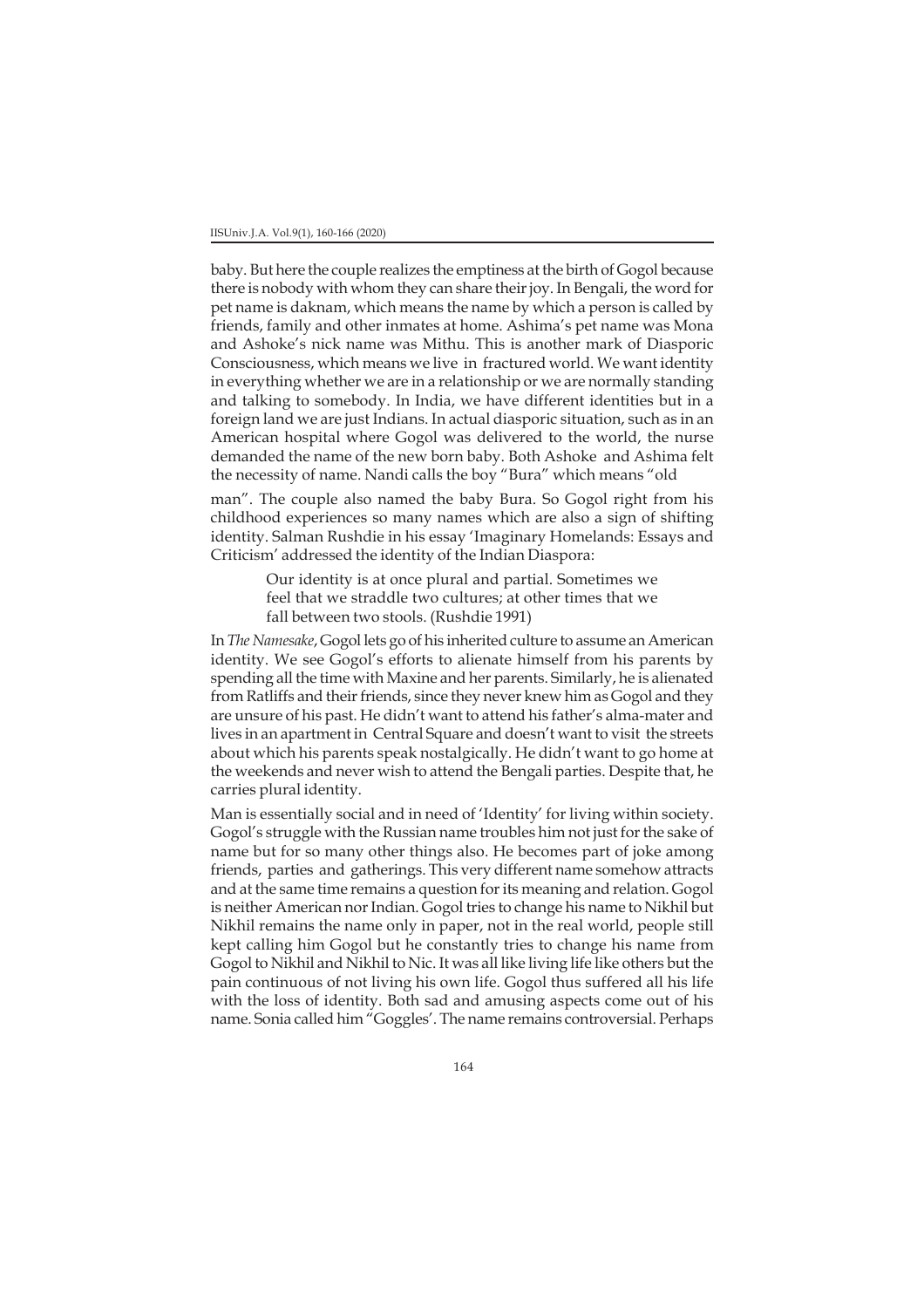his name is a joke for others, but for him it is everything. Gogol said that there's no such thing as perfect name. He further says, "I think that human beings should be allowed to name themselves when they turn eighteen". But for Ashoke, naming his son Gogol carries so many reasons. As he says:

> … More than with any other writer. Do you know why ? ... He spent most of his adult life homeland. Like me. Ashoke again adds, "We all came out of Gogol's Overcoat (Lahiri 77-78)

*The Namesake* is not only the identity crisis of one name but many. In India we get acknowledged or identified even with several relationships which we represent, we are somebody's Bua, Chachi, Maasi, Bhabhi, and Tayi but here in America we are ' just names'. When Gangulis are addressed by Maxine as Ashoke and Ashima without the name of any relation; pinches the stereotypical side of Ashoke and Ashima because they were expecting some relevant and relational name for them from Maxine rather than their names.

Isolation is again the main theme of the novel. Man always needs a company, even a child needs company to play with. Ashima Ganguli faces isolation from the very beginning of the novel and that isolation suffocated her. Gogol also faces isolation after his break-ups. The novel is also about short-term relationships and need for a partner to fulfill the emptiness of life. In India, we have so many people to share with, but in America the characters feel isolated. The novel also talks about the acceptance and change due to the circumstances. Ashima who was once a typical Bengali wife is now a changed woman. She often asks Gogol about his girlfriends. She feels sad because of his loneliness. She even suggests him to patch things up with Maxine.

*The Namesake* is about the continuity and the role of travelling without stopping. Time never stops for anyone whether it is good or bad one has to face it in all ways and there is no way-out. And also with the Diaspora aspects, just like the seeds one should germinate wherever one reaches. Life is all about acceptance. If we do not accept the truth we suffer. To start a new life something previously adjusted destroys to give space to new things. But carrying both the things together sometimes becomes tough.

Lahiri has dramatized not only the loss of identity but also the growth of individual by accepting the truth. Gogol accepts his name, Ashima returns back to India, and Gogol's slowly and gradually recover from several break-ups and a failed marriage. Moushami outwardly seems a strong decision maker but she is also a victim of multiculturalism. Gogol recovers and manages to understand the complex experiences of Diaspora.